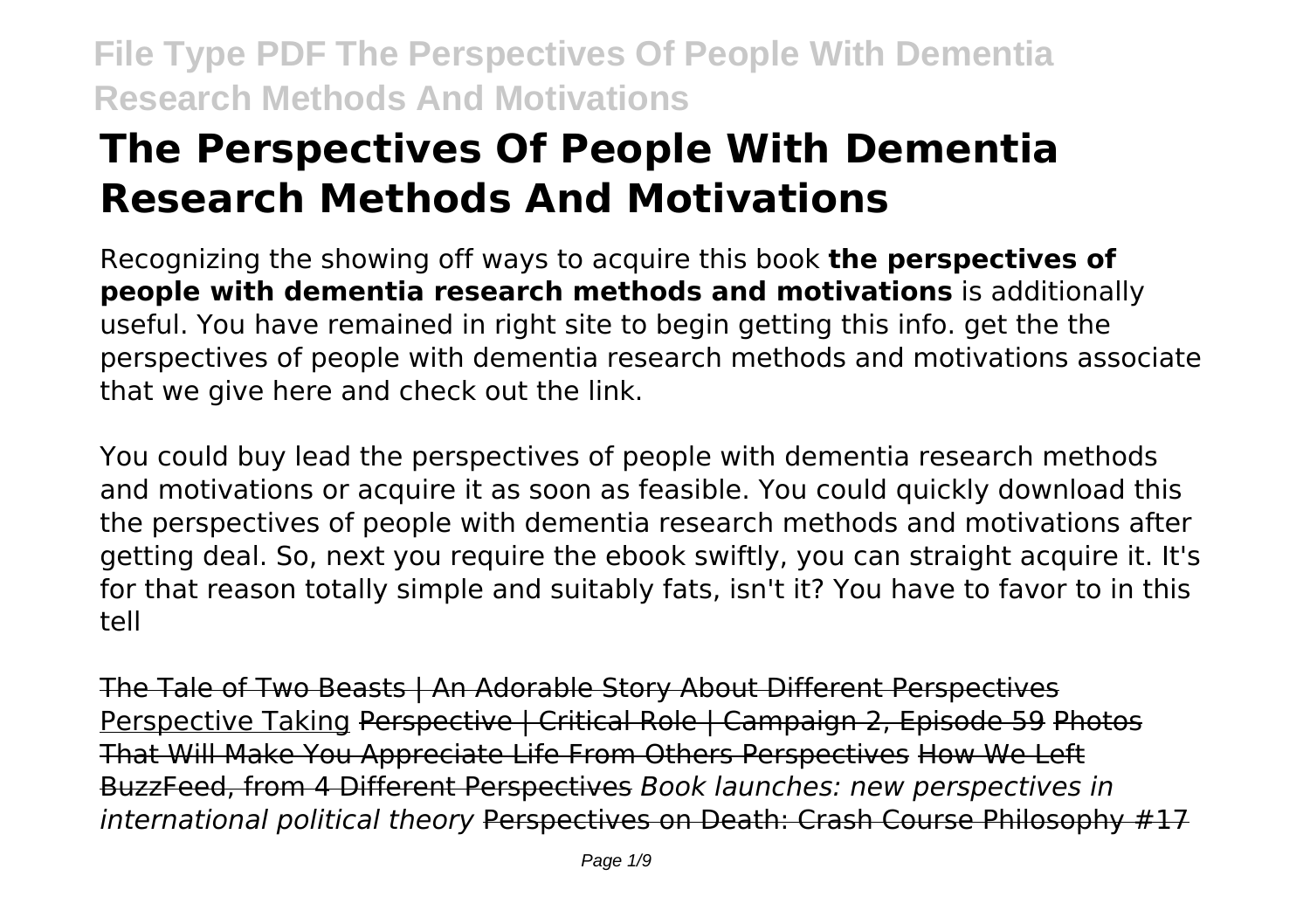Without Bound - Perspectives on Mobile Living (Documentary) *7 Habits Of Highly Effective People insights \u0026 Perspectives People Suck...or do you?: A Book of perspectives* How to see past your own perspective and find truth | Michael Patrick Lynch How to Read the Bible Like a Mystic: 6 Steps | Getting Started in Christian Mysticism, Part 2 The Lost D-Day Documentary [60fps] *Respecting the differences between people | Mariana Chartier | TEDxYouth@BSCR*

The Mindset of a Champion | Carson Byblow | TEDxYouth@AASSofia**Great Blunders of WWII: Blunders By Hitler's Luftwaffe 4** *What Growth Mindset Means for Kids | Rebecca Chang | TEDxYouth@Jingshan* <del>HTFF HTF HTFF HTFF HTF</del> FIFTER FIFTER THE ? Who has bought the first car | Invention of wheel The Power of Now By Eckhart Tolle (Study Notes) How To Win Friends And Influence People by Dale Carnegie Summary \u0026 Insights *\"The True Conception and Realization Of You! (Who you really are!) | Neville Goddard* **What To Say When You Talk To Yourself by Shad Helmstetter** *Seven Perspectives On The Narcissist's Damaged Ego* The Life Altering Power of Perspective | Angela Popplewell | TEDxUofW Quick Tip 136 - Perspectives by the Book *The Alchemist by Paulo Coelho - Insights \u0026 Perspectives (Study Notes) Perspectives on Leadership Forum with Dr. Ben Carson — 9/28/14* Publishing Perspectives - Episode 4 - Book Adaptations for Screen The Slight Edge by Jeff Olson Insights \u0026 Perspectives

The Perspectives Of People With

3. The Humanist Perspective. The humanist perspective focuses on looking at human beings in a holistic way. Rather than focusing on dysfunction, humanists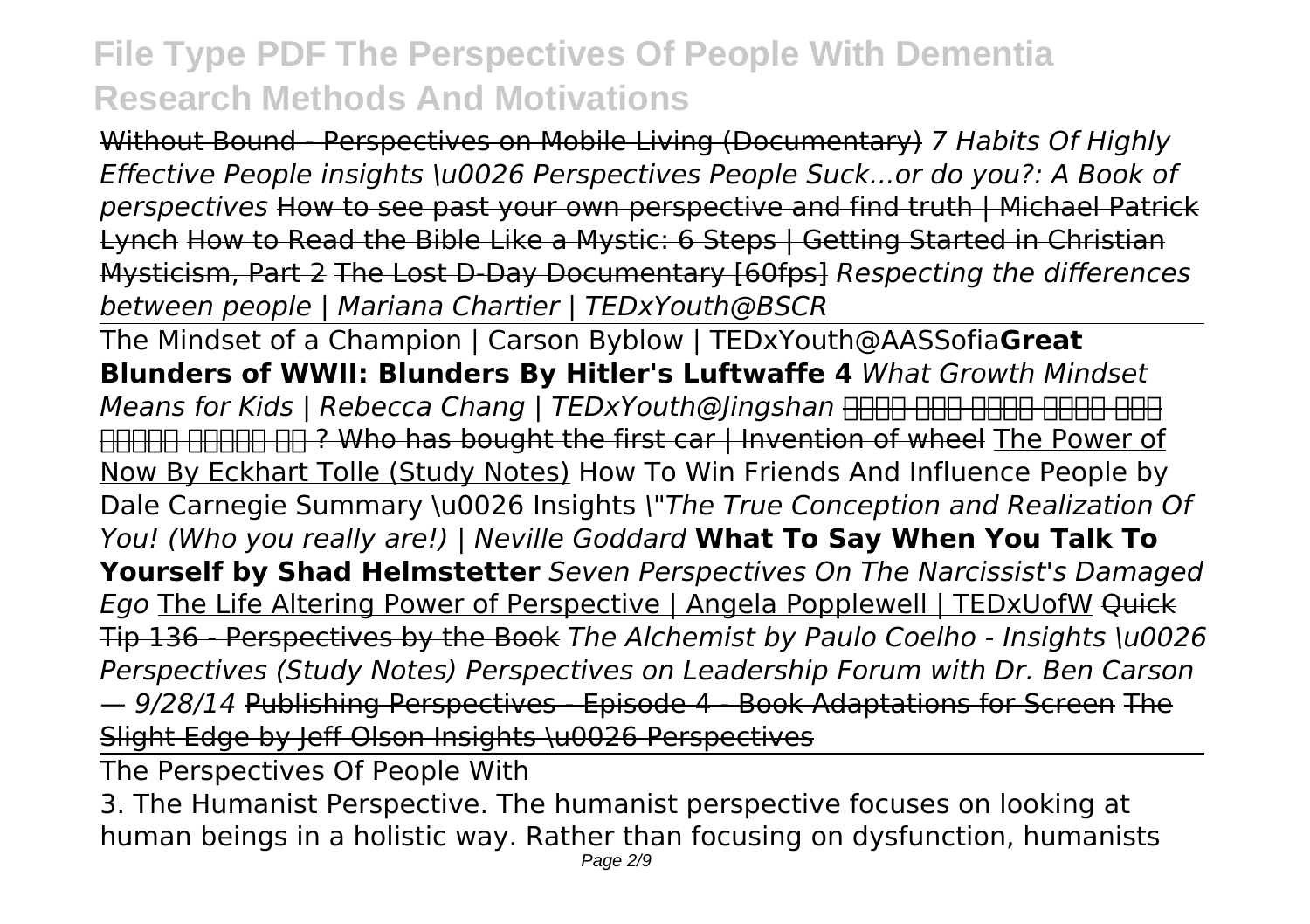take the view that people are innately good and possess an actualizing tendency that leads them to pursue self-actualization.. Those who take a humanist perspective emphasize the importance of free will and allowing people to maximize their ...

Psychological Perspectives - Explore Psychology Buy The Perspectives of People with Dementia: Research Methods and Motivations by Heather Wilkinson (ISBN: 9781843100010) from Amazon's Book Store. Everyday low prices and free delivery on eligible orders.

The Perspectives of People with Dementia: Research Methods ... People with dementia have often played a passive role in the investigation of their condition. The contributors to this book look at ways of redressing the balance and involving them in the research process. They describe the skills that researchers and care staff need, and the methods they can use, when seeking to draw out and validate the views of people with dementia successfully, and ...

The Perspectives of People with Dementia: Research Methods ... Perspective is the way that people perceive things in the world around them. Page 3/9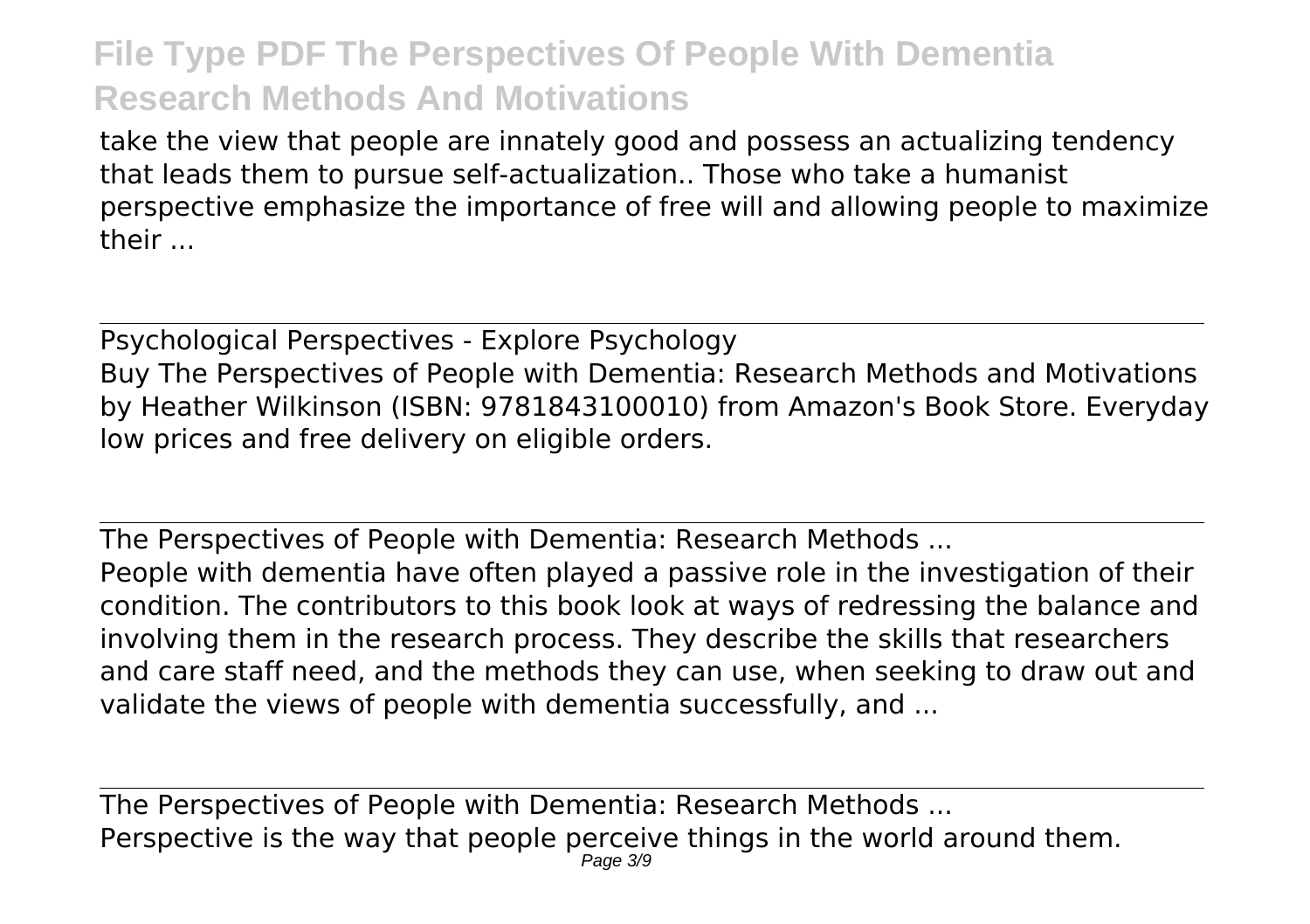Common influences include the way people grow up and how they live their lives. Perspectives are always changing, and different events in life can cause them to be a certain way. The way we build perspective depends on who we are as people and they are very important.

Perspectives Essay examples - 824 Words | Bartleby 1. Biological Perspective. Also known as behavioural neuroscience, the biological perspective examines how our physiology (body) ultimately shapes our psychology (mind). It is concerned with the structure and function of the brain, nervous system and hormones and the role they play in determining our thoughts, feelings and subsequent behaviours.

5 Major Theoretical Perspectives of Psychology Explained ... To be a true success we must possess masterful people skills.The key to successful relationships lies solely in our ability to take the perspective of another. Perspective taking is that all ...

Understanding the Other Person's Perspective Will ... Sociologists today employ three primary theoretical perspectives: the symbolic Page 4/9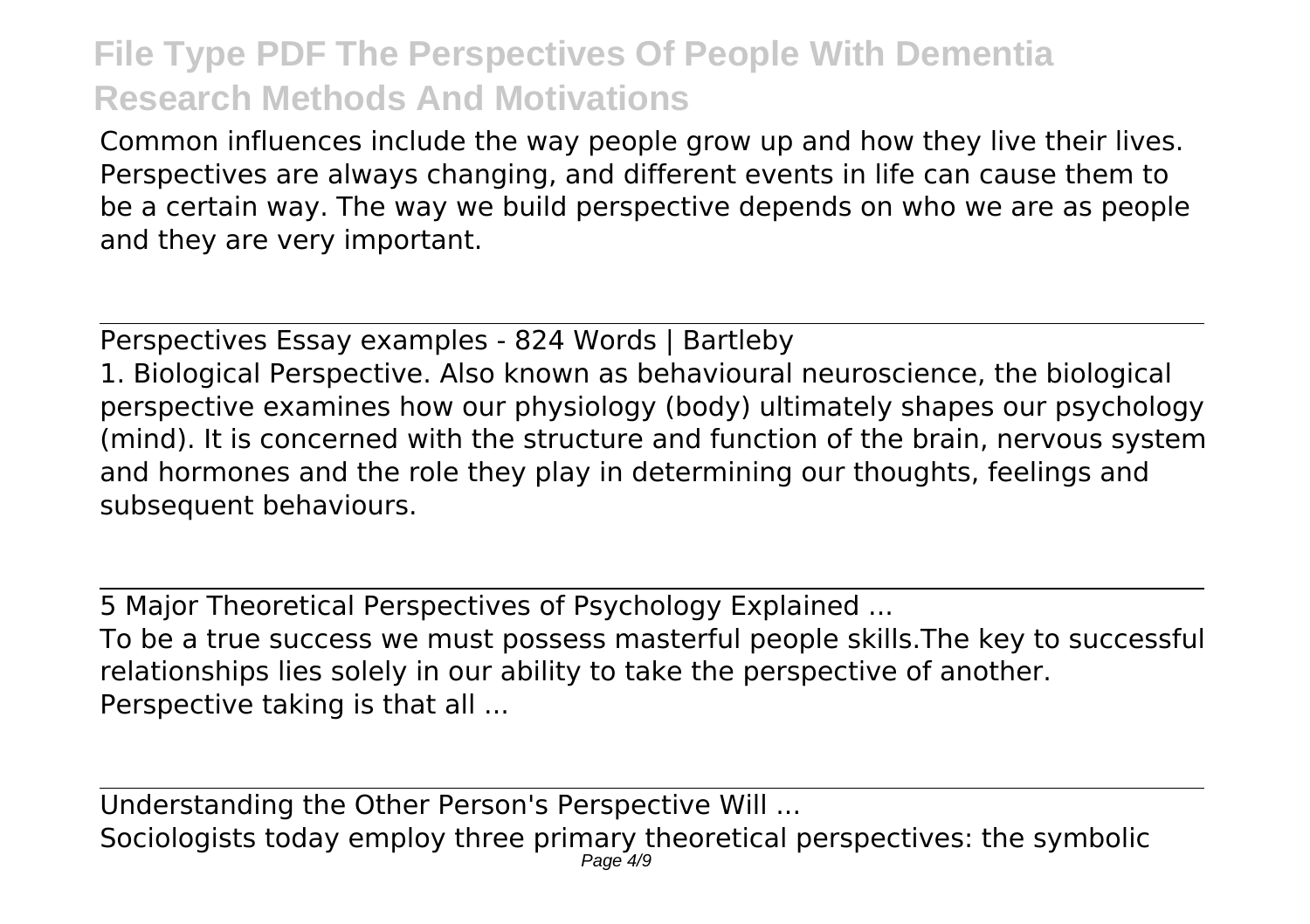interactionist perspective, the functionalist perspective, and the conflict perspective. These perspectives offer sociologists theoretical paradigms for explaining how society influences people, and vice versa.

Three Major Perspectives in Sociology The third is that people can have different perspectives at different times. As your job role, experiences, assumptions, physiological states, and values change, your perspective will change.

The Importance of Taking the Perspective of Others ...

Additional concepts regarding the perspectives of people with dementia on ACP and end-of-life care may have been identified if there had been a greater number of qualitative studies including people with dementia. We excluded articles that were not published in English and the majority of studies were from high-income English-speaking countries ...

Perspectives of people with dementia and carers on advance ... Perspectives USA is a ministry of Frontier Ventures and is responsible for the Perspectives movement in the United States. Perspectives USA is comprised of Page 5/9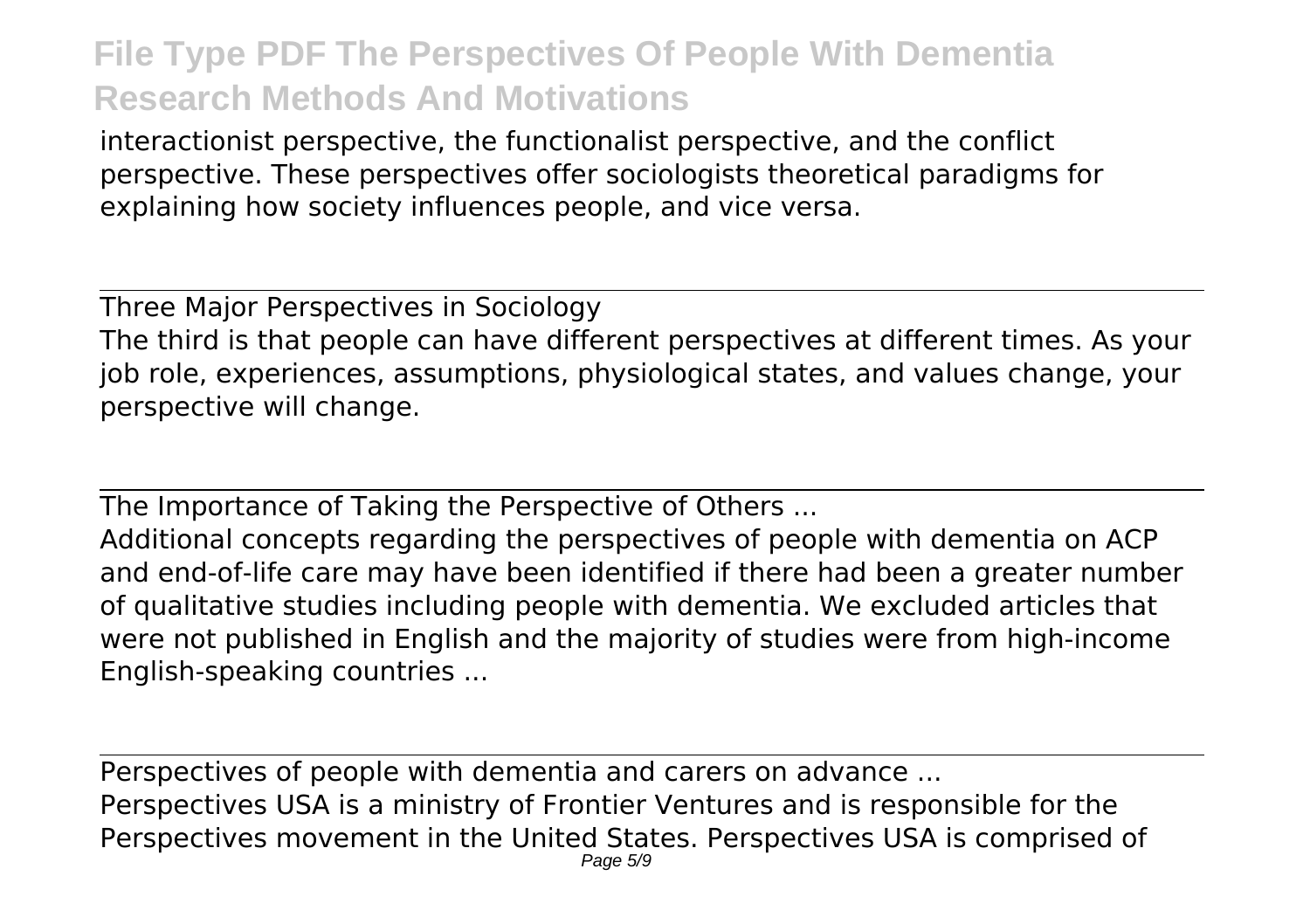thousands of passionate volunteers. These workers are served and led by 14 regional directors, a national headquarters staff and by a team of executive leaders.

Home - Perspectives on the World Christian Movement The majority of people living with dementia reside in the community and are often reliant on the support of informal carers to do so. Family carers face many challenges in supporting the person with dementia to remain at home, and short-term respite care is a valued service that offers a temporary break from the role.

Perspectives of Australian family carers of people with ...

Background There is increased focus on supporting people with chronic conditions to live well via person-centred, integrated care. There is a growing body of qualitative literature examining the insider perspectives of people with post-stroke aphasia (PWA) on topics relating to personal recovery and living successfully (PR-LS). To date no synthesis has been conducted examining both internal ...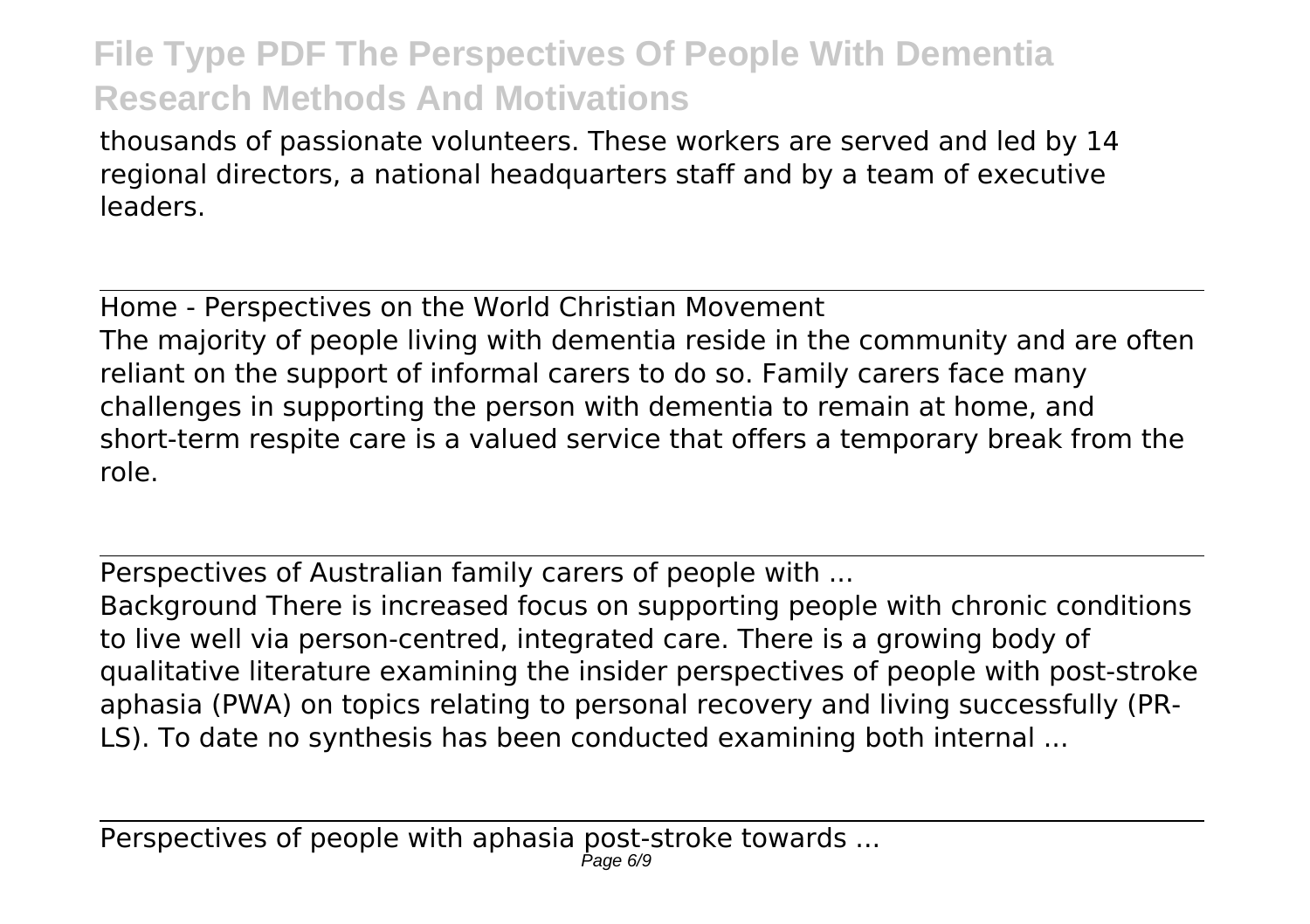It emphasizes that people are inherently good and pays special attention to personal experiences and creativity. This perspective has led to advances in positive, educational, and industrial psychology, and has been applauded for its successful application to psychotherapy and social issues.

Psychological Perspectives | Introduction to Psychology Perspectives of Children and Young People With a Parent in Prison 6 • The way children respond to a trauma will depend on factors such as age, stage of development, previous experience, defence mechanisms, the way other people react and the support that they have. • Separation from a parent can enhance the probability of developing problems

Perspectives of Children and Young People With a Parent in ... Occupational Adaptation: Perspectives of People with Traumatic Brain Injury Lisa Klinger Journal of Occupational Science, April 2005, Vol 12, No 1, pp 9-16. Occupational Adaptation:Perspectives

Occupational Adaptation: Perspectives of People with ... University of Kansas researchers have published a study about perspectives of Page 7/9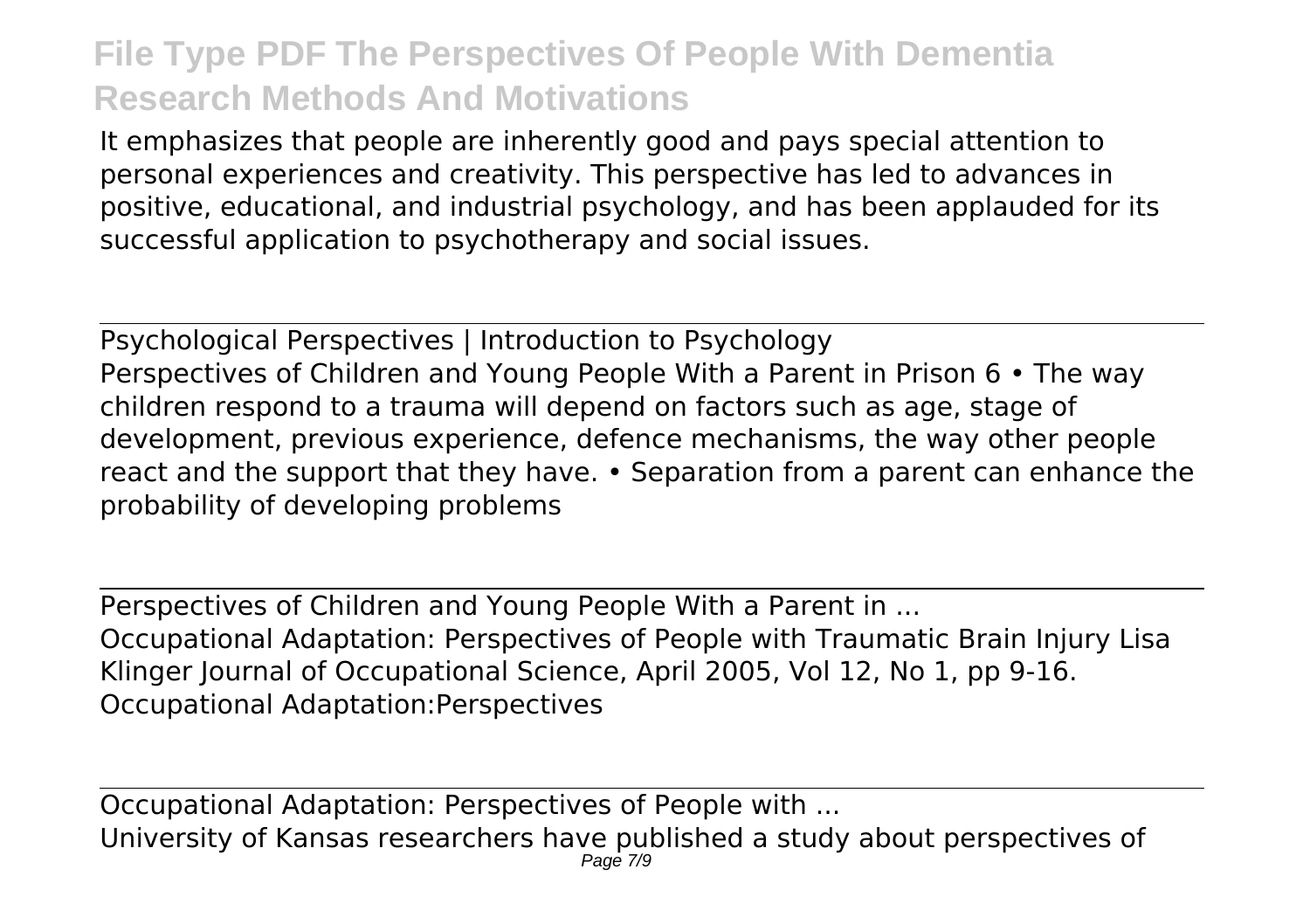individuals with disabilities on health care policy, and respondents overwhelmingly stated access to health care is ...

Study provides perspectives of individuals with ...

This Perspectives paper explores the views and experiences of people living with dementia. Dot Weaks spoke to key group members about the formation, development, challenges and benefits of the Scottish Dementia Working Group (SDWG) over the past ten years.

Perspectives on ageing with dementia | JRF The Perspectives from People with Migraine was a 20-minute, online, quantitative opinion survey conducted by the National Headache Foundation and funded by Biohaven Pharmaceutical Holding Company Ltd.

Perspectives from People with Migraine Disease - National ...

The Perspectives workers with over 2,000 thousand volunteers each year. A significant amount of resources is required to build up, train and develop leaders with in the Perspectives movement. As we look to pursue our vision of awakening the body of Christ in the US through the Perspectives course, we need to continue Page 8/9